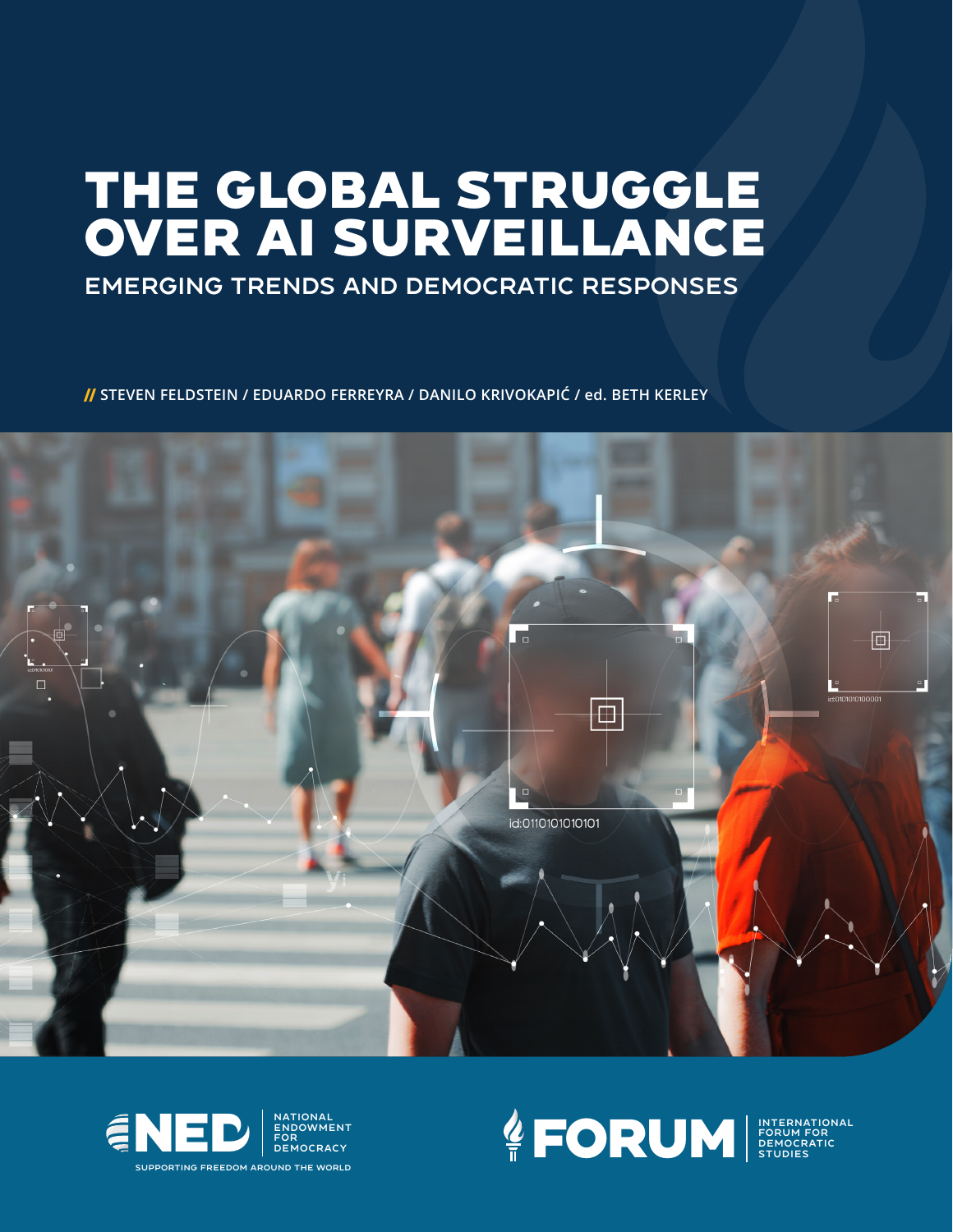## Executive Summary

From cameras that identify the faces of passersby to algorithms that keep tabs on public sentiment online, AI-powered tools are opening new frontiers in state surveillance around the world. Law enforcement, national security, criminal justice, and border management organizations around the globe increasingly rely on these technologies, which use statistical pattern recognition, machine learning, and big data analytics to classify information and predict resultant patterns autonomously. What are the governance implications of these enhanced surveillance capabilities?

#### **Unchecked AI surveillance threatens democratic principles**

Absent proper legal and technical safeguards, AI surveillance tools pose a range of risks for privacy, rule of law, and equality. By enabling ubiquitous public monitoring, they may **facilitate systematic repression against targeted groups, encourage investigative overreach, or have a chilling effect on expression and association**. These capacities are being tested to their limits in the People's Republic of China (PRC), where a sophisticated infrastructure of digital authoritarianism is emerging. Yet they also present significant challenges in settings where citizens enjoy a degree of political freedom.

The global market for AI surveillance encompasses strict autocracies, liberal democracies, and a growing number of the global "swing states" that occupy the ground in between. The PRC has emerged as a leading provider of these tools. Worldwide, however, slightly more democracies than autocratic states have AI surveillance capabilities, and vendors based in countries that are members of the Organization for Economic Cooperation and Development (OECD) sell these systems to regimes of all stripes.

**In swing states, which combine democratic and autocratic features, rule-oflaw gaps and democratic fragility create a heightened risk of surveillance abuses.** As domestic demand meets cheap exports from the PRC, countries in this category are increasingly acquiring AI surveillance tools—despite evidence that these systems may not be living up to the hype in terms of their impact on public safety.